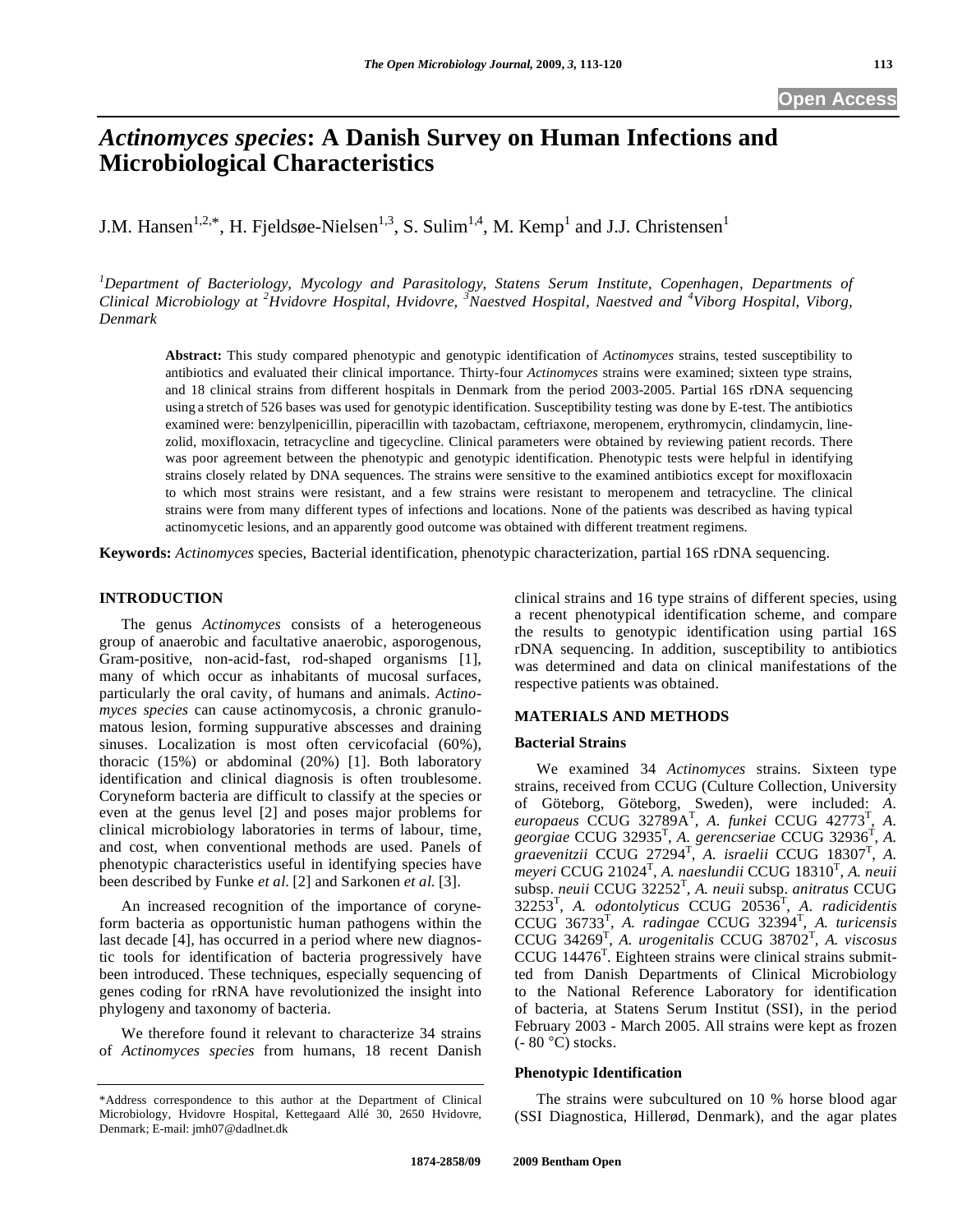were incubated for five days at 35  $^{\circ}$ C in ambient air, a CO<sub>2</sub>enriched (5 %) and an anaerobic atmosphere, respectively. Colonial morphology and microscopic appearance in Gramstained preparations were noted. CAMP reaction was examined on CAMP agar (SSI Diagnostica) with a betahemolysin-producing strain of *Staphylococcus aureus*. CAMP-plates were incubated at 35  $^{\circ}$ C in a CO<sub>2</sub>-enriched (5) %) and an anaerobic atmosphere, respectively, and were read after 24-h and 48-h incubation. Testing for nitrate reduction was performed using a nitrate broth culture (semi-solid agar) incubated at 35 °C in an anaerobic atmosphere for a minimum of five days, prior to addition of sulfanilic acid, Cleves acid, and if necessary zinc powder [5, 6]. Rosco diagnostic tablets (Rosco A/S, Taastrup, Denmark) were used for testing hydrolysis of urea and esculin, production of  $\alpha$ -fucosidase,  $\alpha$ -glucosidase,  $\beta$ -N-acetylglucosaminidase (β-NAG) and β-galactosidase (ONPG), and acid production from L-arabinose, following the instructions of the manufacturer. *A. israelii* and *A. gerencseriae* were differentiated from each other by the presence of  $\alpha$ -mannosidase and arginine dihydrolase (ADH). Acid production from Larabinose, maltose, mannitol, raffinose, rhamnose, sucrose, xylose and trehalose was tested in tubes with extractbouillon and the carbohydrate (SSI Diagnostica) [6], incubated at 35 °C in an anaerobic atmosphere for a minimum of five days. Horse citrate plasma was added to promote growth. All tests, except testing for the presence of  $\alpha$ mannosidase, were performed by more than one method, as the strains were also tested with the API® strips, Rapid ID 32 A and API 20 A® (bioMérieux® as, Marcy l'Etoile, France) following the instructions of the manufacturer. Rapid ID 32 A tested: ability to reduce nitrate, the presence of urease,  $\alpha$ -fucosidase,  $\alpha$ -glucosidase,  $\beta$ -NAG, ONPG and ADH, and acid production from raffinose. API 20 A® tested: presence of urease, hydrolysis of esculin, acid production from arabinose, maltose, mannitol, raffinose, rhamnose, sucrose, xylose and trehalose. Catalase was detected with 10 %  $H_2O_2$  in a well in the API 20 A ® strip with a positive reaction.

#### **Ribosomal DNA Sequencing**

 For molecular biological study DNA was released by heating isolated bacteria at 95°C for 5 min. PCR amplification of part of the 16S rRNA gene was performed using the primers BSF-8 and BSR-534 as previously described [7]. DNA sequences were aligned and edited at http://bioinfo. genotoul.fr/multalin/multalin.html resulting in comparable sequences ranging from 324 to 351 basepairs. Furthermore, all edited sequences were compared to deposited sequences in the Bio Informatic Bacteria Identification database. Sequences obtained for clinical strains were compared to original CCUG sequences of collection strains. Results were illustrated in a phylogentic tree using CLC workbench 4.5 software.

# **Susceptibility Testing**

 The MICs of all the strains were determined using E-test (AB Biodisk, Solna, Sweden) for the following antibiotics: benzylpenicillin, piperacillin with tazobactam, ceftriaxone, meropenem, erythromycin, clindamycin, linezolid, moxifloxacin, tetracycline, and tigecycline. All tests were performed on anaerobic plates (SSI Diagnostica). Plates were inoculated with the bacterial isolates in API suspension medium (demineralised water) (bioMérieux<sup>®</sup> as, Marcy l'Etoile, France) with a turbidity equivalent of McFarland standard 4,0 [8] and incubated anaerobically at 35 ºC for 48- 72 hours. Results were read according to the manufacturer's guidelines. Quality controls were performed using *Bacteroides fragilis* (ATCC 25285). MIC measurements (at least triplicate) for the control strain were as follows: Penicillin: > 32 μg/ml, piperacillin/tazobactam: 0.25-0.5 μg/ml, ceftriaxone: 32 μg/ml, meropenem: 0.064 μg/ml, erythromycin: 1.5 μg/ml, clindamycin: 0.75-2.0 μg/ml, linezolid: 1.5 μg/ml.

#### **Clinical Data**

 Information on predisposing factors, actual diagnosis and antibiotic treatment was recorded from patient files.

# **RESULTS**

# **Phenotypic Identification**

 The appearance of the strains varied both in the Gramstained preparations and with growth on agar. Microscopically many strains were without visible branching, many were small rods with an appearance similar to the coryneforms, other were coccoid or long and curved rods. On agar most strains were grey or white, colony-sizes ranged from pinpoint to three mm in diameter, and some had  $\alpha$ haemolysis. Colonies could be rough or smooth, elevated or flat, and some adhered to agar. The incubation atmosphere influenced appearance and growth; some strains did not grow in ambient air.

 Table **1** shows results of phenotypic identification of *Actinomyces* strains following the recommendations of Sarkonen *et al*. [3]. All type strains were correctly identified. We used the same type strains as Sarkonen *et al*. except for the type strain of *A. israelii*. The clinical strains were grouped from the phenotypic identification; one strain could not be designated to a species by the performed phenotypic characterization.

 Results of individual biochemical reactions sometimes differed when tested with different methods. This was for example seen when testing nitrate reduction, esculin hydrolysis and acid production from carbohydrates.

#### **Genotypic Identification**

 All type strains were correctly identified. For the 16 type strains best taxon match had scores from 642 to 672 bits and differences to next best taxon matches between 22 and 260 bits. Some species were more closely related than others; *A. meyerii* and *A. odontolyticus* were most closely related, followed by *A. viscosus* and *A. naeslundii*. *A. radingae* was least connected to the other species. For 18 clinical strains scores of 480 to 670 bits were found with differences to next best taxon matches between 2 and 245 bits.

 One of the clinical strains could not be allocated to a species on phenotypic characteristics, wherefore 17 clinical strains could be compared (Fig. **1**).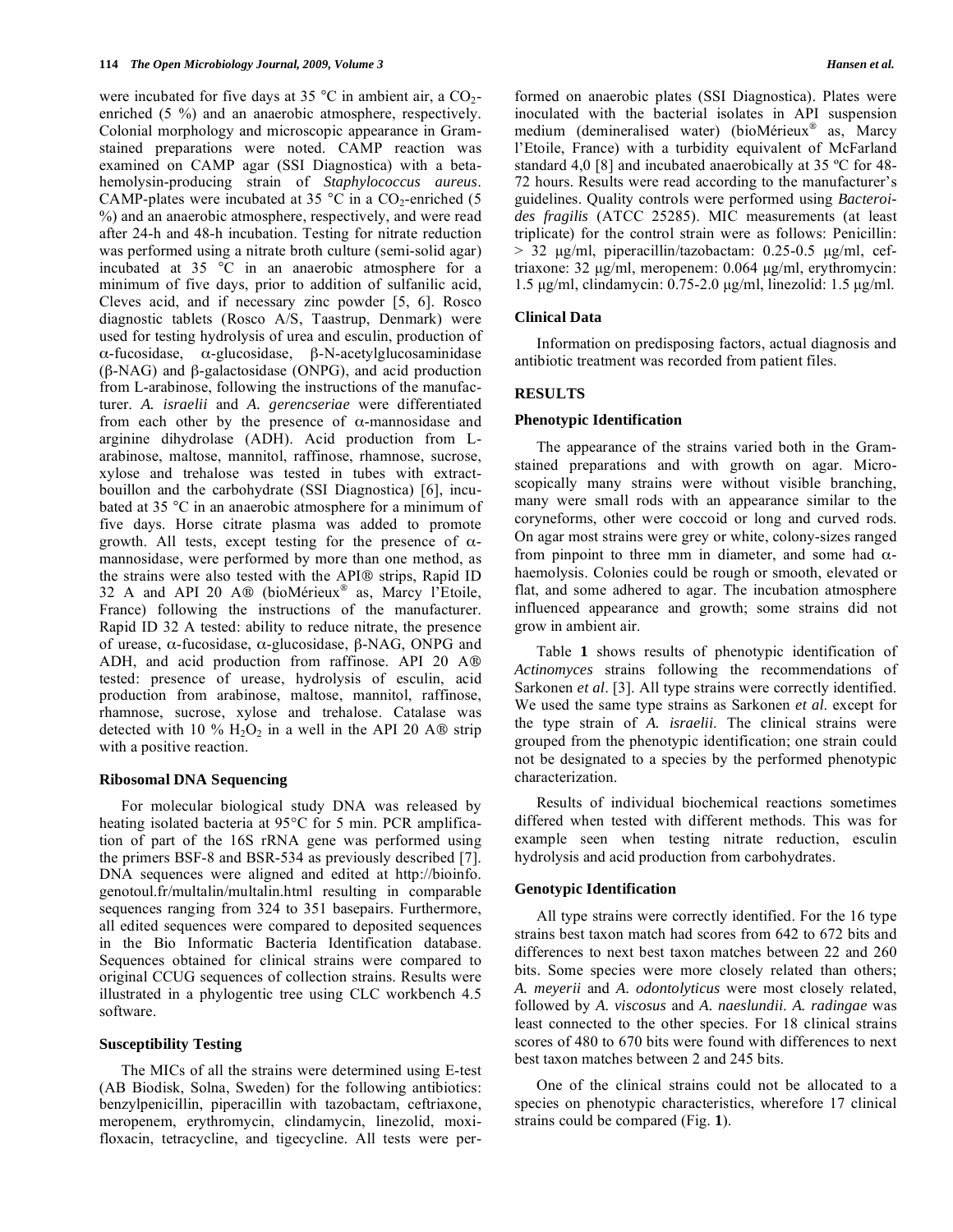# Table 1. Results from Phenotypic Identification of Strains of *Actinomyces*<sup>a</sup>

|                                                                             |                          |                          |                             |                            | Hydrolysis of:           |                          | Production of:           |                            |                          |                                  | <b>Fermentation of:</b>  |                  |                          |                          |                          |              |                |                   |
|-----------------------------------------------------------------------------|--------------------------|--------------------------|-----------------------------|----------------------------|--------------------------|--------------------------|--------------------------|----------------------------|--------------------------|----------------------------------|--------------------------|------------------|--------------------------|--------------------------|--------------------------|--------------|----------------|-------------------|
| <b>Species and</b><br>Strain(s)                                             |                          | <b>Pigment</b> Catalase  | <b>Nitrate</b><br>Reduction | <b>CAMP</b><br><b>Test</b> | Urea                     | <b>Esculin</b>           | α-Fuco-<br>sidase        | $\alpha$ -Gluco-<br>sidase | β-<br><b>NAG</b>         | <b>B-Galac-Arab-</b><br>tosidase | inose                    | Mal-<br>tose     | Man-<br>nitol            | nose                     | Raffi-Rham-<br>nose      | Suc-<br>rose | Xy-<br>lose    | Tre-<br>halose    |
| A. europaeus<br>CCUG 32789 $AT$                                             | $\qquad \qquad -$        |                          | $\! +$                      |                            | $\overline{\phantom{0}}$ | $+$                      | $\overline{\phantom{0}}$ | $\! +$                     | $\overline{\phantom{a}}$ | $\! +$                           | $\qquad \qquad -$        | $\! +$           |                          | $\overline{\phantom{a}}$ | $\overline{\phantom{a}}$ | $\mathbf{V}$ |                |                   |
| A. funkei<br>CCUG 42773 <sup>T</sup>                                        | $\qquad \qquad -$        | $\overline{\phantom{0}}$ | $\! +$                      | $\overline{\phantom{0}}$   | $\overline{\phantom{a}}$ | $\overline{\phantom{a}}$ | $\boldsymbol{+}$         | $\! +$                     | $\overline{\phantom{a}}$ | $\mathbf{V}$                     | $\mathbf{V}$             | $\mathbf{V}$     | $\qquad \qquad -$        | $\overline{\phantom{a}}$ | $\boldsymbol{+}$         | $^{+}$       | $^{+}$         |                   |
| A. georgiae<br>CCUG 32935 $T$                                               | $\overline{\phantom{a}}$ | $\qquad \qquad -$        | $\mathbf{V}$                | $\overline{\phantom{a}}$   | $\overline{\phantom{m}}$ | $\mathbf{V}$             | $\qquad \qquad -$        | $\! +$                     | $\overline{\phantom{a}}$ | $\! +$                           | $\ddot{\phantom{1}}$     | $^+$             | $\qquad \qquad -$        | $\mathbf{V}$             | $\boldsymbol{+}$         | $\ddot{}$    | $\! +$         | $\! +$            |
| A. gerencseriae<br>CCUG 32936 <sup>T</sup> , 1<br>clinical strain           | $\overline{\phantom{a}}$ |                          | $V, -$                      | $\overline{\phantom{a}}$   | $\qquad \qquad -$        | $\qquad \qquad +$        | $-$ , $+$                | $\boldsymbol{+}$           | $\overline{\phantom{m}}$ | $\! +$                           | $-$ , $\,$               | $\boldsymbol{+}$ | $v, +$                   | $-$ , +                  | $\qquad \qquad -$        | $^{+}$       |                | $+$               |
| A. graevenitzii<br>$\text{CCUG } 27294^\text{T}$                            | $\overline{a}$           |                          |                             |                            | $\overline{\phantom{a}}$ | L,                       |                          | $\! +$                     | $\boldsymbol{+}$         | $\! +$                           | $\overline{\phantom{m}}$ | $^+$             | $\overline{\phantom{a}}$ | $\mathbf{V}$             | $\overline{\phantom{a}}$ | $\ddot{}$    |                |                   |
| A. israelii<br>CCUG 18307 <sup>T</sup> , 2<br>clinical strains              | $\overline{\phantom{a}}$ | $\overline{\phantom{0}}$ | $+, v$                      | $\overline{\phantom{0}}$   | $\qquad \qquad -$        | $^+$                     | $\overline{\phantom{0}}$ | $\boldsymbol{+}$           | $\overline{\phantom{a}}$ | $^+$                             | $\mathbf{V}$             | $\boldsymbol{+}$ | $\mathbf{V}$             | $^+$                     | $V, -$                   | $^{+}$       | $\! +$         | $+$               |
| A. meyeri CCUG<br>$21024^T$                                                 | $\qquad \qquad -$        | ۳                        | $\overline{\phantom{0}}$    | $\overline{\phantom{0}}$   | $\overline{\phantom{m}}$ | $\overline{\phantom{a}}$ | $\overline{\phantom{0}}$ | $\! +$                     | $\overline{\phantom{0}}$ | $\! +$                           | $\overline{\phantom{a}}$ | $\! +$           | $\qquad \qquad -$        | $\mathbf{V}$             | $\equiv$                 |              | $\! +$         | $\mathbf{V}$      |
| A. naeslundii<br>CCUG $18310T$                                              | $\overline{\phantom{a}}$ | $\qquad \qquad -$        | $\! +$                      | $\overline{\phantom{a}}$   | $\overline{\phantom{m}}$ | $\boldsymbol{+}$         | $\overline{\phantom{a}}$ | $\! +$                     | $\overline{\phantom{0}}$ | $\boldsymbol{+}$                 | $\overline{\phantom{0}}$ | $\boldsymbol{+}$ | $\equiv$                 | $^+$                     | $\overline{\phantom{m}}$ | $\! + \!$    |                | $\! +$            |
| A. neuii subsp.<br>Neuii<br>CCUG 32252 <sup>T</sup> , 2<br>clinical strains | $\overline{a}$           | $^{+}$                   | $+, v$                      |                            |                          |                          |                          | $\boldsymbol{+}$           | $\overline{\phantom{a}}$ | $\boldsymbol{+}$                 | $\qquad \qquad -$        | $^+$             | $\! + \!\!\!\!$          | $\mathbf{V}$             | $\equiv$                 | $\! +$       | $\! +$         | $+, v$            |
| A. neuii subsp.<br>anitratus<br>$CCUG$ 32253 $T$                            | $\overline{\phantom{a}}$ | $^{+}$                   |                             | $^{+}$                     |                          |                          |                          | $\boldsymbol{+}$           | $\overline{\phantom{m}}$ | $\boldsymbol{+}$                 | $\overline{\phantom{m}}$ | $\! +$           | $\! + \!\!\!\!$          | $^+$                     | $\overline{\phantom{a}}$ | $^{+}$       | $^{+}$         | $\ddot{}$         |
| A. odontolyticus<br>CCUG 20536 <sup>T</sup> , 2<br>clinical strains         | $-$ , +                  |                          | $^{+}$                      |                            |                          | $- ,$ ${\bf v}$          | $+, v$                   |                            | $\overline{\phantom{0}}$ | $\boldsymbol{+}$                 | $\qquad \qquad -$        |                  | $\overline{\phantom{0}}$ | $\mathbf{V}$             | $+, v$                   | $^{+}$       |                |                   |
| A. radicidentis<br>CCUG 36733 <sup>T</sup>                                  | -                        | $^{+}$                   | $\mathbf{V}$                |                            | $\overline{\phantom{0}}$ | $\mathbf{V}$             | $\qquad \qquad -$        |                            | $\qquad \qquad -$        | $\boldsymbol{+}$                 | $\qquad \qquad -$        | $\! +$           | $\! +$                   | $\boldsymbol{+}$         |                          | $^{+}$       |                | $^{+}$            |
| A. radingae<br>CCUG 32394 <sup>T</sup> , 2<br>clinical strains              | $\qquad \qquad -$        | $\overline{\phantom{0}}$ | $-$ , $\,$                  | $\overline{\phantom{a}}$   | $\overline{\phantom{a}}$ | $v, +$                   | $\boldsymbol{+}$         | $\! +$                     | $V, -$                   | $^+$                             | $+, v$                   | $\! +$           | $\mathbf{V}$             | $+,\,v$                  | $\overline{\phantom{a}}$ | $\! +$       | $+, v$         | $+, v$            |
| A. turicensis<br>CCUG 34269 <sup>T</sup> , 5<br>clinical strains            | $\overline{\phantom{a}}$ | $\overline{\phantom{0}}$ |                             | $\overline{\phantom{0}}$   | $\overline{\phantom{a}}$ | $\overline{\phantom{a}}$ | $+, v$                   | $\! +$                     | $\qquad \qquad -$        | $-,\,v$                          | $-$ , $\,$               | $v, +$           | $\qquad \qquad -$        | $\overline{\phantom{a}}$ | $\overline{\phantom{0}}$ | $\! +$       | $\! +$         | $\qquad \qquad -$ |
| A. urogenitalis<br>$\text{CCUG }38702^{\text{T}}$                           | $\overline{\phantom{a}}$ | $\qquad \qquad -$        | $^+$                        | $\overline{\phantom{m}}$   | $\overline{\phantom{a}}$ | $\boldsymbol{+}$         | $\overline{\phantom{a}}$ | $\! +$                     | $^+$                     | $\boldsymbol{+}$                 | $\mathbf{V}$             | $\boldsymbol{+}$ | $\overline{\phantom{0}}$ | $^+$                     | $^+$                     | $\! + \!$    | $\! +$         | $\! +$            |
| A. viscosus<br>CCUG 14476 <sup>T</sup> , 3<br>clinical strains              | $\overline{\phantom{a}}$ | $\! + \!$                | $-$ , $\,$                  | $\overline{\phantom{a}}$   | $\overline{\phantom{a}}$ | $\mathbf{V}$             | $\qquad \qquad -$        | $\! +$                     | $\overline{\phantom{a}}$ | $\boldsymbol{+}$                 | $-,\,v$                  | $^+$             | $\overline{\phantom{a}}$ | $^+$                     | $\overline{\phantom{a}}$ | $^+$         | $-$ , $\,rm v$ | $\mathbf{V}$      |
| A. species                                                                  | $\equiv$                 | $\qquad \qquad -$        | $^+$                        | $\overline{\phantom{0}}$   | $\overline{\phantom{a}}$ | $\overline{\phantom{a}}$ | $\overline{\phantom{a}}$ | $\boldsymbol{+}$           | $\overline{\phantom{0}}$ | $\, +$                           | $\mathbf{v}$             | $\! +$           | $\equiv$                 | $\mathbf{V}$             | $\overline{\phantom{a}}$ | $\! +$       | $\! +$         | $\equiv$          |

<sup>a</sup> -, negative result; +, positive result; v, variable reaction (by different methods or among strains). Results for type strains are given first if different from the results obtained on clinical strains.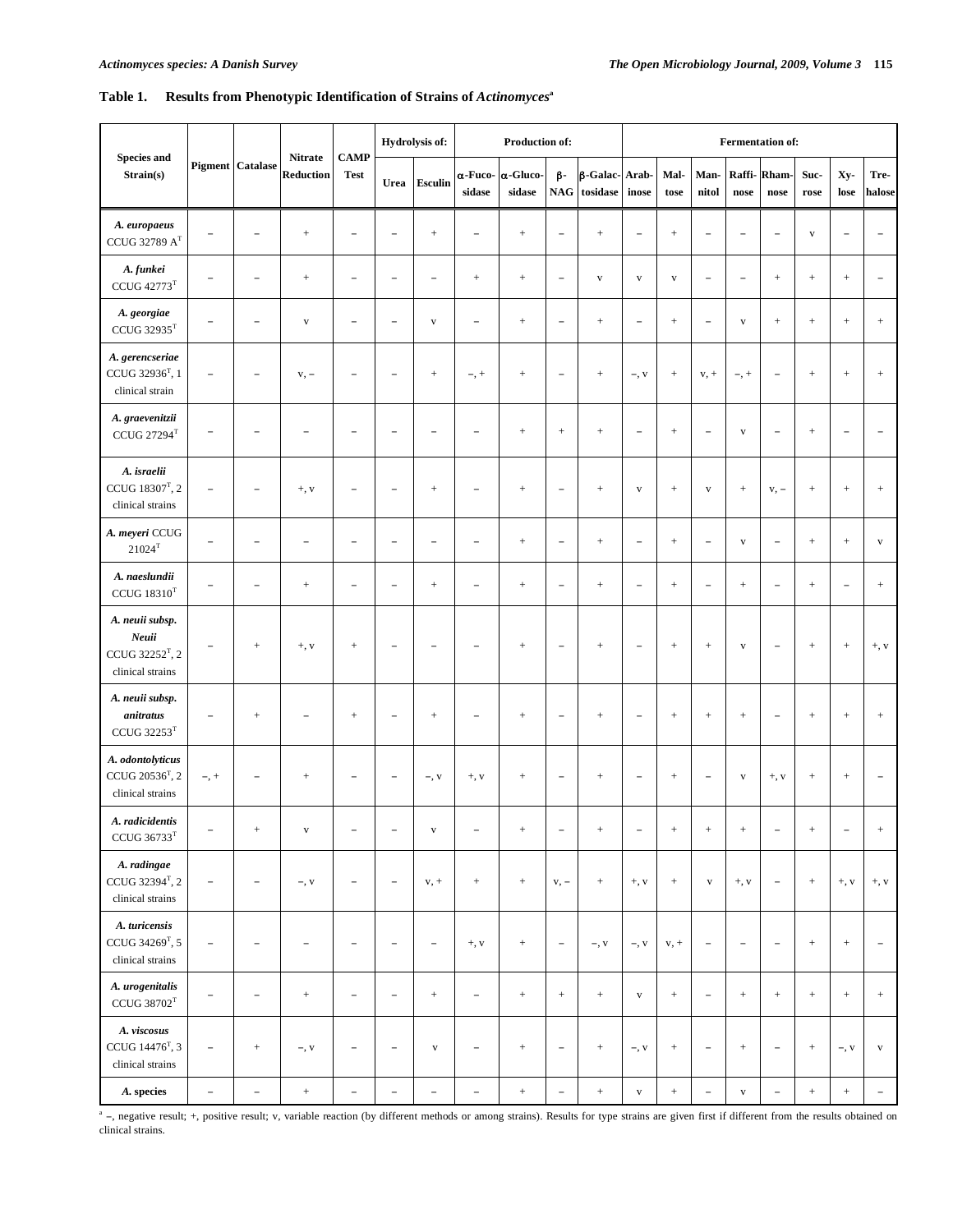

Fig. (1). Phylogenetic tree illustrating the relationship between the 16 type strains and the 18 clinical strains. Six clinical strains did not reach concordance between genotypic / phenotypic\* identification (five with different species names and one with no species identification). The remaining 12 strains were allocated to the same species when comparing the two methods of identification.

#### **Genotypic/Phenotypic Identification**

 Ten of the 17 clinical strains showed methodological agreement at the species level. Two additional strains showed concordance as BLAST examinations could not separate (bits score difference < 30) between *A. viscosus* and *A. naeslundii*; the latter was proposed from phenotypic characterization (and second BLAST choice) and the former from first BLAST choice. Thus, for 12 of 17 strains results from phenotypic and molecular examinations were in agreement. BLAST examinations for all strains seemed very convincing when taking all parameters into consideration (Fig. **1**). Thus, for five of 17 clinical strains identifications by genotypic/phenotypic methods were in disagreement as indicated in Fig. (**1**) with an \*. One isolate could not be designated to a species based on phenotypic characterization, which by genotypic identification belonged to the species *A. meyerii*. The isolates with disagreeing identifications were (genotypic/phenotypic identification): 1) *A. odontolyticus/A. radingae* (n=1), 2) *A. radingae/A. gerencseriae* (n=1), 3) *A. gerencseriae/A. israelii* (n=1), 4) *A. israelii/A. viscosus* and 5) *A. meyerii/A. turicensis*.

#### **Susceptibility Testing**

 The MICs for the 34 strains are shown in Table **2**. All strains were sensitive to benzylpenicillin, piperacillin/ tazobactam, ceftriaxone, meropenem, erythromycin, clindamycin, linezolid, tetracycline and tigecycline, except for meropenem and tetracycline where one strain for each antibiotic had MIC values above the upper limits for sensitivity. Notably for moxifloxacin, 21 strains had MIC`s above the upper limit for being sensitive though most strains  $(n=16)$ were close to the breaking point. We experienced difficulties reading zone diameters due to hazy zone edges, which explains why it was not possible to define an MIC value for 1-5 strains for each antibiotic.

# **Clinical Data**

 Table **3** shows clinical and microbiological data on the 18 patients from whom *Actinomyces species* were isolated. The patients have been divided into groups based on species designations from the genotypic identification. The clinical strains were chosen at random during the period February 2003 - March 2005. The median age was 54 years, 10 were men and 8 women.

 The strains were from soft tissue infections (5 strains), blood (4), intraabdominal abscesses (3), periodontal infections (2), and one strain each from pus from bladder, empyema of the pleural space, spinal fluid and a swab from cornea.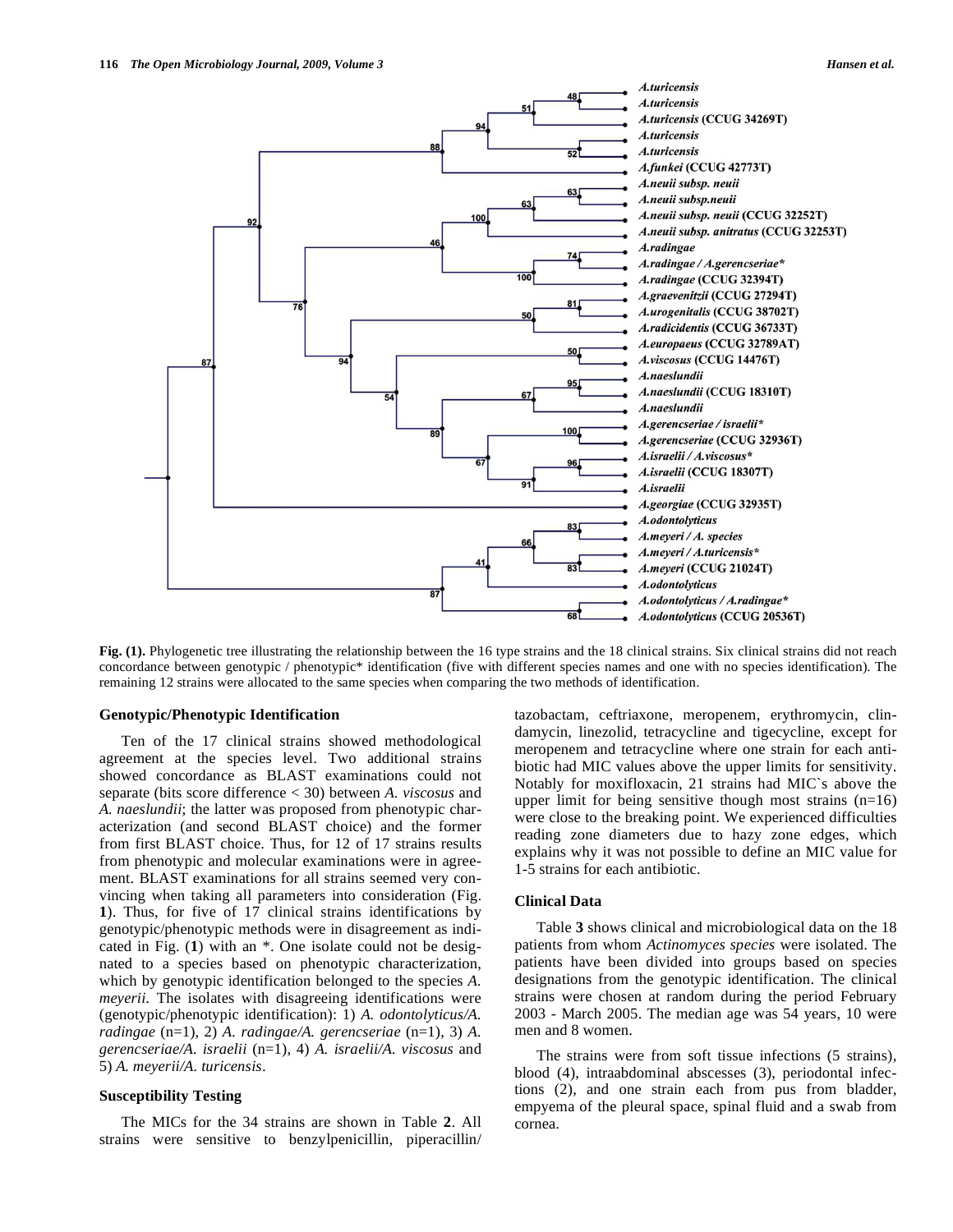| <b>Antimicrobial Agent</b>           | MIC (mg/L) |       |          |       |                |                |                |                |              |                | $\pm\pm$       | <b>MIC Range</b> |    |                |                   |
|--------------------------------------|------------|-------|----------|-------|----------------|----------------|----------------|----------------|--------------|----------------|----------------|------------------|----|----------------|-------------------|
|                                      | 0.004      | 0.008 | 0.016    | 0.032 | 0.064          | 0.125          | 0.25           | 0.5            | 1            | $\overline{2}$ | 8              | 16               | 32 |                | (mg/L)            |
| Benzylpenicillin <sup>#</sup>        | $2*$       |       |          |       | 9              | 6              | 6              | 4              |              |                |                |                  |    | 5              | $0,004-0,5$       |
| Piperacillin/tazobactam <sup>#</sup> |            |       |          |       | $\mathfrak{2}$ | $\overline{c}$ | $\overline{7}$ | $\overline{7}$ | 4            | $\overline{7}$ |                |                  |    | 3              | $< 0.016 - 2$     |
| Ceftriaxone                          |            |       |          | л.    | $\mathfrak{2}$ | 6              | 8              | 5              | 6            |                |                |                  |    | $\overline{4}$ | 0,016-32          |
| Meropenem                            |            |       | 5        | 5     | $\overline{4}$ | 8              | 5              | $\overline{2}$ |              |                |                |                  |    | $\overline{4}$ | $0,012-32$        |
| Erythromycin <sup>#</sup>            |            |       | 21       | 8     |                | 1              |                |                |              |                |                |                  |    | $\overline{4}$ | $< 0.016 - 0.094$ |
| Clindamycin <sup>#</sup>             |            |       |          | 4     | 13             | 3              | 5              | 4              | $\mathbf{1}$ | $\mathbf{1}$   |                |                  |    | 3              | $0,016-1,5$       |
| Linezolid                            |            |       |          |       |                | $\overline{c}$ | 9              | 18             | 1            |                |                |                  |    | $\overline{4}$ | $0,125-0,75$      |
| Moxifloxacin                         |            |       |          |       |                | 1              | 3              | 8              | 10           | 6              | $\overline{4}$ |                  |    | 1              | 0,064-32          |
| Tetracycline <sup>#</sup>            |            |       |          |       |                | 1              | 11             | 11             | 5            | 1              |                | 1                |    | $\overline{4}$ | $0,094-16$        |
| Tigecycline                          |            |       | $\bf{1}$ | 10    | 12             | 8              |                |                |              |                |                |                  |    | 3              | $0,016-0,125$     |

**Table 2. Minimal Inhibitory Concentrations of 10 Antimicrobial Agents Against** *Actinomyces species.* **(n=34), Including Type Strains of 16 Different Species** 

1)\* Number of strains with adequate growth for reading MIC

2)\*\* Number of strains with undefined MIC due to poor growth.

3) Grey shadings mark the upper limit for sensitivity according to international guidelines. Values above indicates resistance. (Pharmacological breakpoints 2007 from SRGA are used for antibiotics marked<sup>#</sup>. Pk/pd breakpoints from EUCAST are used for the other antibiotics).

 Nine patients received both surgical intervention and antibiotic treatment and, respectively, 5 and 4 patients received either antibiotic treatment or surgical intervention. When antibiotics were given, the drug(s) and duration varied, but always included  $\beta$ -lactam antibiotics. The following  $\beta$ -lactam antibiotics were used: penicillin, ampicillin, dicloxacillin, mecillinam, cefuroxime, ceftriaxone and meropenem. In some cases ciprofloxacin, gentamicin and metronidazole were added. The patient with keratitis was treated with topical agents containing chloramphenicol, tetracycline, polymyxin and gentamicin. All patients recovered, except one who died from other causes. Two patients had sequelae; one each with neurologic sequelae following meningitis and reduced vision following keratitis.

# **DISCUSSION**

 When describing the species *A. europaeus* in 1997 [2], Funke *et al*. used 15 phenotypic characteristics to differentiate the species from other human-derived, aerobically growing *Actinomyces* and *Arcanobacterium* species. In the scheme by Sarkonen *et al*. [3] using 18 characteristics, which also is used in this study, the same characteristics were used except that pyrazinamidase production and acid production from glucose plus glycogen was not tested for. However, additionally the scheme by Sarkonen *et al*. [3] takes into consideration pigmentation, production of  $\alpha$ -fucosidase and acid production from arabinose, raffinose, rhamnose and trehalose. The number of *Actinomyces species* has increased since these schemes were made. Often new species have been created from subgroups of existing species, complicating the destinction between species based on phenotypic characteristics as inclusion of new tests have been needed for differentiation between species [1]. The fact that the same reaction done with different methods, as also seen in this study, may result in diverse results complicates phenotypic identification even more. Recently, former genospecies 1 and 2 of *A. naeslundii* have been validly published as *A. oris sp. nov*. and *A. johnsonii sp. nov*.; these new species cannot be readily differentiated using conventional phenotypic testing [9]. All these developments stresses the need for applicating molecular methods for identification of *Actinomyces*.

 *Actinomyces species* has a varied appearance in the microscope. It may be the typical Gram-positive branching bacilli, which often present with a beaded appearance, but not seldom more coccoid or variable forms occurs. Likewise, the typical molar tooth appearance of *A. israelii* may be absent. The appearance may be similar to common relatively avirulent pathogens, which often may be present together with *Actinomyces species*. It is therefore likely that *Actinomyces* sometimes is overlooked in samples. Misidentifications or non-identifications are presumed to occur in the routine microbiology laboratory. 16S rRNA gene sequence analysis has shown to be a powerful test in confirming or identifying suspected or non-identified *Actinomyces species*.

 Three of the examined strains had very low differences in scores between best and next best taxon matches. When examining phylogenetic trees based on a comparison of approximately 1,320 nucleotides, *A. meyerii* and *A. odontolyticus,* and *A. viscosus* and *A. naeslundii,* are closely related explaining the low bits-differences [2]. Results of phenotypic reaction may be helpful in species identification in such cases. All in all, 16S rDNA sequencing of a 526 basepair stretch gave a good separation into proposed species.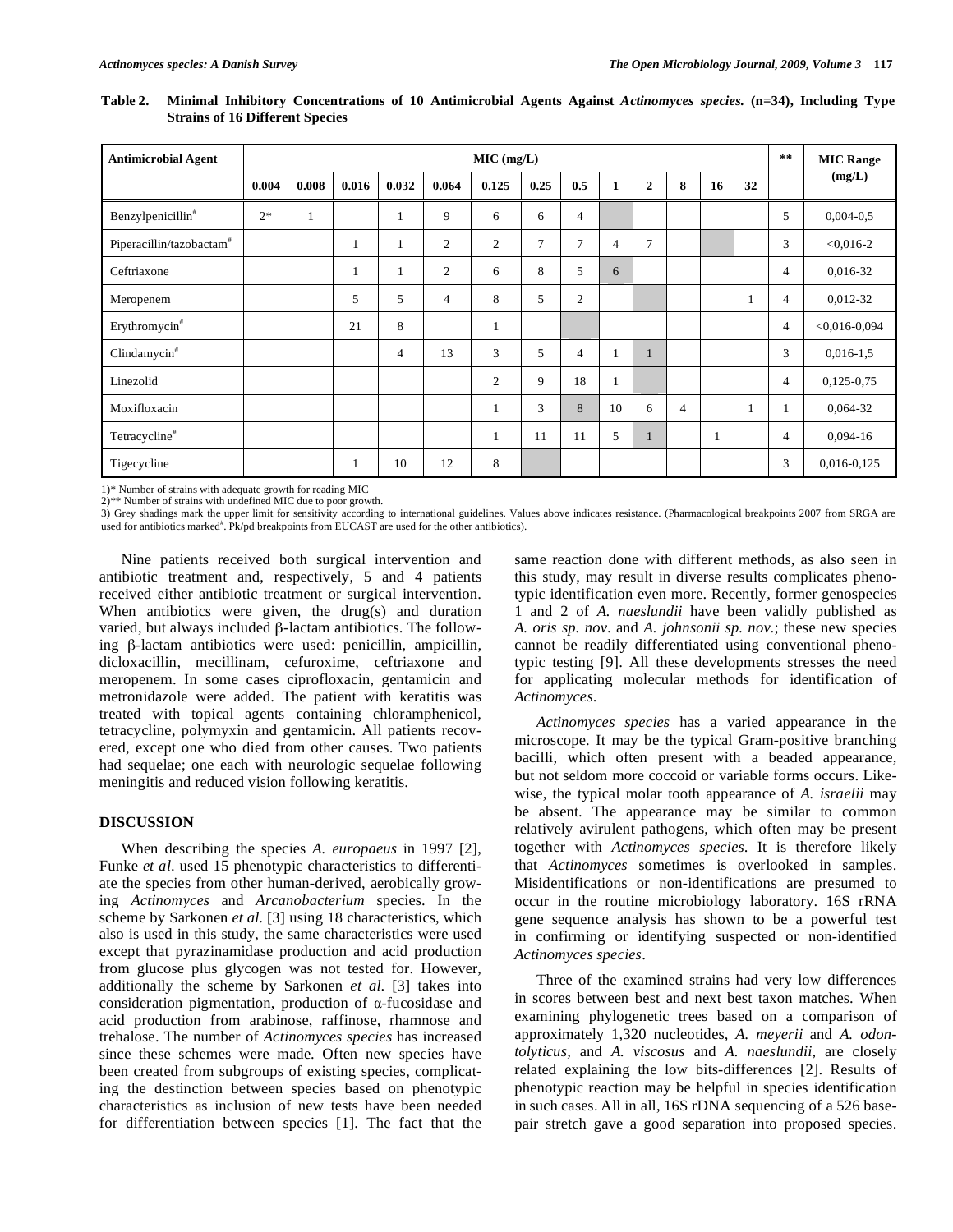|  |  | Table 3. Clinical and Microbiological Data on 18 Patients from whom Actinomyces species were Isolated |  |  |
|--|--|-------------------------------------------------------------------------------------------------------|--|--|
|--|--|-------------------------------------------------------------------------------------------------------|--|--|

| Species/no. of<br><b>Isolates</b> | Age<br><b>Land Sex</b> | <b>Isolated from</b> | <b>Underlying Illness</b>                    | <b>Major Clinical</b><br><b>Manifestations</b> | <b>Coisolates</b>                                   | <b>Treatment</b>                                                       | Outcome                        |
|-----------------------------------|------------------------|----------------------|----------------------------------------------|------------------------------------------------|-----------------------------------------------------|------------------------------------------------------------------------|--------------------------------|
| A. odontolyticus/1                | 56 F                   | blood                | cirrhosis                                    | bloody vomiting<br>and diarrhoea               | $\overline{\phantom{a}}^a$                          | antibiotics (m, mt)                                                    | death from other<br>causes     |
| A. turicensis/4                   | 24 F                   | pus (nates)          | $\mathbf{a}$                                 | soft tissue abscess<br>on nates                |                                                     | surgery                                                                | recovery                       |
|                                   | 56 M                   | tissue (necrotic)    | extraction of<br>infected tooth              | fasciitis of face and<br>neck                  | H. parainfluenzae, NHS,<br>CNS, Prevotella spp.     | surgery, 17 and<br>later 15 days of<br>antibiotics $(p/cu + mt, d)$    | recovery                       |
|                                   | 63 F                   | pus (bladder)        | chronic dialysis                             | cystitis                                       | B. fragilis, CNS                                    | rinsing of the bladder,<br>25 days of antibiotics<br>$(d, ci + mt)$    | recovery                       |
|                                   | 46 F                   | pus (rectum)         | ÷.                                           | rectum abscess                                 |                                                     | drainage, 6 weeks of<br>antibiotics (p, g, mt,<br>followed by p alone) | recovery                       |
| A. neuii/2                        | 91 M                   | blood                | chronic<br>nephropathy                       | cystitis                                       |                                                     | 9 days of antibiotics<br>(cu, mc)                                      | recovery                       |
|                                   | 67 M                   | blood                | surgery of<br>ureter-stenosis                | perirenal abscess                              | CNS, coryneforms                                    | drainage, min. 37 days<br>of antibiotics<br>$(a, followed by p + ci)$  | recovery                       |
| A. meyeri/4                       | 34 M                   | pus (cheek)          | extraction of<br>infected tooth              | soft tissue abscess<br>on cheek                |                                                     | surgery and<br>antibiotics (d)                                         | *does not show for<br>check-up |
|                                   | 33 M                   | root of a tooth      | ä,                                           | periodontal<br>infection                       | throat-flora                                        | dental treatment and<br>antibiotics (p)                                | recovery                       |
|                                   | 36 M                   | pus (pleura)         | cerebral palsy,<br>epilepsy                  | empyema following<br>episode of<br>pneumonia   | microscopy also showed<br>Gram-pos. cocci in chains | drainage, decorticatio,<br>2-3 weeks of antibiotics<br>(cu, mt)        | *does not show for<br>check-up |
|                                   | 66 M                   | pus (abdomen)        | long episode of<br>intermittent<br>diarrhoea | periappendical<br>abscess                      | E. coli                                             | drainage (twice)                                                       | recovery                       |
| A. israelii/2                     | 38 M                   | spinal fluid         | alcoholism                                   | meningitis                                     |                                                     | antibiotics (initially high<br>doses of p, a, ct)                      | neurologic<br>sequelae         |
|                                   | 35 F                   | pus (abdomen)        |                                              | periappendical<br>abscess                      |                                                     | surgery, 4 days of<br>antibiotics (cu, mt)                             | recovery                       |
| A. radingae/2                     | 52 M                   | pus (scrotum)        |                                              | soft tissue abscess<br>of scrotum              | anaerobic Gram-pos.<br>cocci and Gram-neg. rods     | surgery, a prior to<br>hospitalization                                 | recovery                       |
|                                   | 74 F                   | pus (back)           | ä,                                           | soft tissue abscess<br>on the back             | L.                                                  | surgery                                                                | recovery                       |
| A. viscosus/1                     | 87F                    | blood                | COLD, Mb. cordis                             | source unknown                                 |                                                     | 9 days of antibiotics<br>(cu, p, mc)                                   | recovery                       |
| A. naeslundii/1                   | 52F                    | swab (cornea)        | treated thyroid<br>disease                   | keratitis followed<br>injury of the cornea     | Lactobacillus sp. found<br>in other samples         | topical antibiotics                                                    | reduced vision                 |
| A. gerencseriae/1                 | 66 M                   | swab (oral cavity)   |                                              | periodontal<br>infection                       |                                                     | surgery, 4 weeks of<br>antibiotics (p)                                 | recovery                       |

F, female, M, male, <sup>a</sup>-, none, \*, assumed recovery<br>*H., Hæmophilus, B., Bacteroides*, NHS, non-hemolytic streptococci, CNS, coagulase-negative staphylococci, pos., positive, neg., negative

a, ampicillin/amoxicillin, ci, ciprofloxacin, ct, ceftriaxone, cu, cefuroxime, d, dicloxacillin, g, gentamicin, m, meropenem, mc, mecillinam, mt, metronidazole, p, penicillin.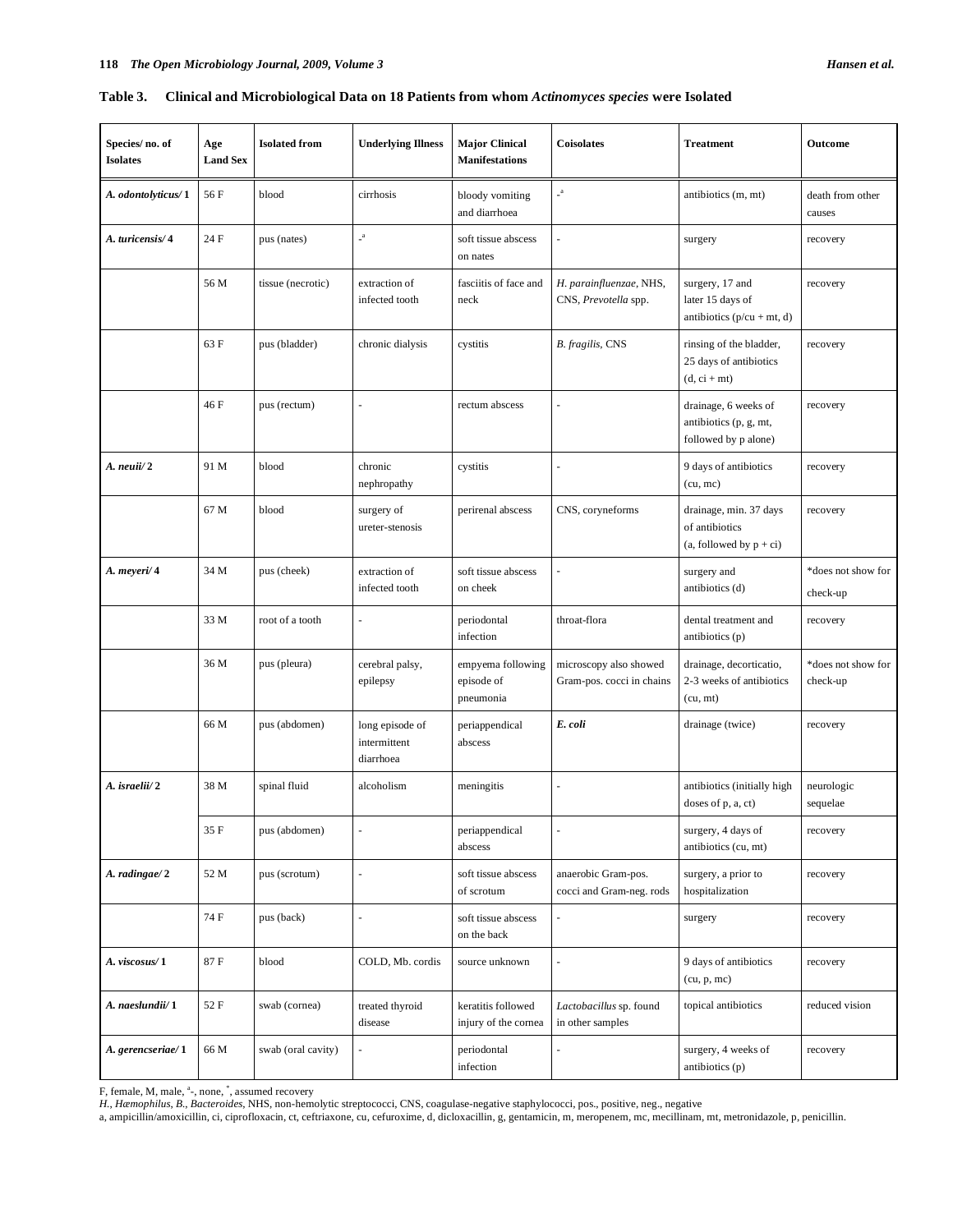Sequence analysis is especially useful when a rapid identification is desired due to for example clinical circumstances. Thus, molecular bacterial identification is a powerful tool for national reference laboratories enhancing both the speed and validity of performed examinations. Using BLAST examinations may also be helpful in giving up to date taxonomic considerations.

*In vitro* antimicrobial susceptibility of *Actinomyces species* is quite predictable [10]. Strains are generally sensitive to  $\beta$ -lactams. However, some may exhibit higher MIC values as also shown by McNeil and Schaal. The medium we used for susceptibility testing contains L-cystein, which reduces the activity of  $\beta$ -lactam antibiotics [11]; therefore, underestimated susceptibility for these antimicrobial agents can be expected. Erythromycin was the most active antimicrobial agent *in vitro*, followed by tigecycline. Clindamycin, linezolid and tetracycline also showed good *in-vitro* activity with MICs within the therapeutic range for all strains, except one strain, that was resistant to tetracycline. It is important knowing that fluorquinolones generally have poor activity against *Actinomyces species* [10]. In agreement with this moxifloxacin for most strains in this study had MIC values above the upper limit for sensitivity. Susceptibility testing of *Actinomyces species* can be problematic; therefore, it would be relevant to elaborate standard guidelines for susceptibility testing procedure and to determine speciesspecific breakpoints.

 In the article by Clarridge III and Zhang [12] a large number of clinical *Actinomyces species* were examined. Seventy-three strains were identified by genotypic identification. *A. turicensis* was the most frequently isolated species. With genotypic identification the most frequently identified species in our study were *A. turicensis* and *A. meyeri*. The normal niche of *A. turicensis* has been assessed [12] to be gastrointestinal, genital or skin in that area. Some strains were also isolated from abscesses of the face, neck, breast, chest and back. Our findings are in accordance with this, see Table **3**. The normal niche of *A. meyeri*, *A. israelii* and *A. odontolyticus* was assessed to be oropharynx, and this is in accordance with three of our *A. meyeri* strains being from abscess of cheek, root of tooth and empyema of pleural space, respectively. Finally, *A. radingae* was associated with chronic soft tissue abscesses of the breast, chest and back, and the normal niche was assessed to be skin of the upper body. One of our two strains was from an abscess on the back.

 *Actinomyces* is often difficult to diagnose and eradicate, needing surgery and a long course of antibiotics [13, 14]. Typical actinomycetic lesions contain between 1 and 10 bacterial species in addition to the pathogenic *Actinomycetes* [10]. We do not have information of typical actinomycotic lesions in our patients. Several of the patients did not receive antibiotics at all or only short courses of treatment with recovery. These cases were especially soft tissue infections, but also abscesses in the abdomen and positive blood cultures. Thus, it is important to be aware of that many infections involving *Actinomyces species* may not present as typical actinomycetic lesions. The great recovery rate may be associated to the wide range of antibiotic sensitivity (except quinolones) among *Actinomyces species* and that infections may have a milder/different course than the classic severe *A. israelii* infections and therefore not necessitating the very long periods of high doses of forenstance penicillin as otherwise recommended.

 In conclusion, we find poor agreement between the phenotypic and genotypic identification of *Actinomyces species*. Phenotypic tests were helpful in identifying strains closely related by DNA sequences. The examined *Actinomyces* strains were *in-vitro* sensitive to many antibiotics including ß-lactams, but not quinolones, and two strains were resistant to meropenem and tetracycline, respectively. Standard guidelines for susceptibility testing of *Actinomyces* are lacking. With a varied appearance, both microscopically and on agar, often looking like common relatively avirulent bacteria, *Actinomyces* may easily be overlooked in samples. *Actinomyces* can be present in infections without typical actinomycetic lesions, and some of these infections probably do not need the same aggressive and long treatment as actinomycosis.

# **ACKNOWLEDGEMENT**

 We thank the Departments of Clinical Microbiology in Denmark and the Hospital Departments where patients were admitted for their contributions and help in connection with this project. Many thanks to Annemarie Hesselbjerg, Sandra Isling and Rimtas Dargis for excellent technical support.

# **CONFLICT OF INTEREST DECLARATION**

 There are no relationships constituting dual or conflicting interests.

#### **REFERENCES**

- [1] Könönen E, Wade W. *Propionibacterium, Lactobacillus, Actinomyces*, and Other Non-Spore-forming Anaerobic Gram-Positive Bacteria. In: Murray PR, Baron EJ, Jorgensen JH, Pfaller MA, Yolken RH, Eds. Manual of Clinical Microbiology, 9<sup>th</sup> ed. Washington, DC: ASM Press 2007; pp. 872-888.
- [2] Funke G, Alvarez N, Pascual C, *et al*. *Actinomyces europaeus* sp. nov., isolated from human clinical specimens. Int J Syst Bacteriol 1997; 47: 687-92.
- [3] Sarkonen N, Könönen E, Summanen P, Könönen M, Jousimies-Somer H. Phenotypic identification of *Actinomyces* and related species isolated from human sources. J Clin Microbiol 2001; 39: 3955-61.
- [4] Tang YW, Von Graevenitz A, Waddington MG, *et al*. Identification of coryneform bacterial isolates by ribosomal DNA sequence analysis. J Clin Microbiol 2000; 38: 1676-8.
- [5] Lautrop H, Høiby N, Bremmelgaard A, Korsager B, Eds. Bakteriologiske undersoegelsesmetoder. Danmark: FADL's Forlag 1979.
- [6] Røder BL. Culture Media Manual (Substrathaandbogen), 1<sup>st</sup> ed. Copenhagen: Statens Serum Institute 1993.
- [7] Christensen JJ, Andresen K, Justensen T, Kemp M. Ribosomal DNA sequencing: experiences from use in the Danish National Reference Laboratory for Identification of Bacteria. APMIS 2005; 113: 621-8.
- [8] Smith AJ, Hall V, Thakker B, Gemell CG. Antimicrobial susceptibility testing of *Actinomyces species* with 12 antimicrobial agents. J Antimicrob Chemother 2005; 56: 407-9.
- [9] Henssge U, Do T, Radford DR, Gilbert SC, Clark D, Beighton D. Emended description of *Actinomyces naeslundii* and descriptions of *Actinomyces oris sp. nov*. and *Actinomyces johnsonii sp. nov.,*